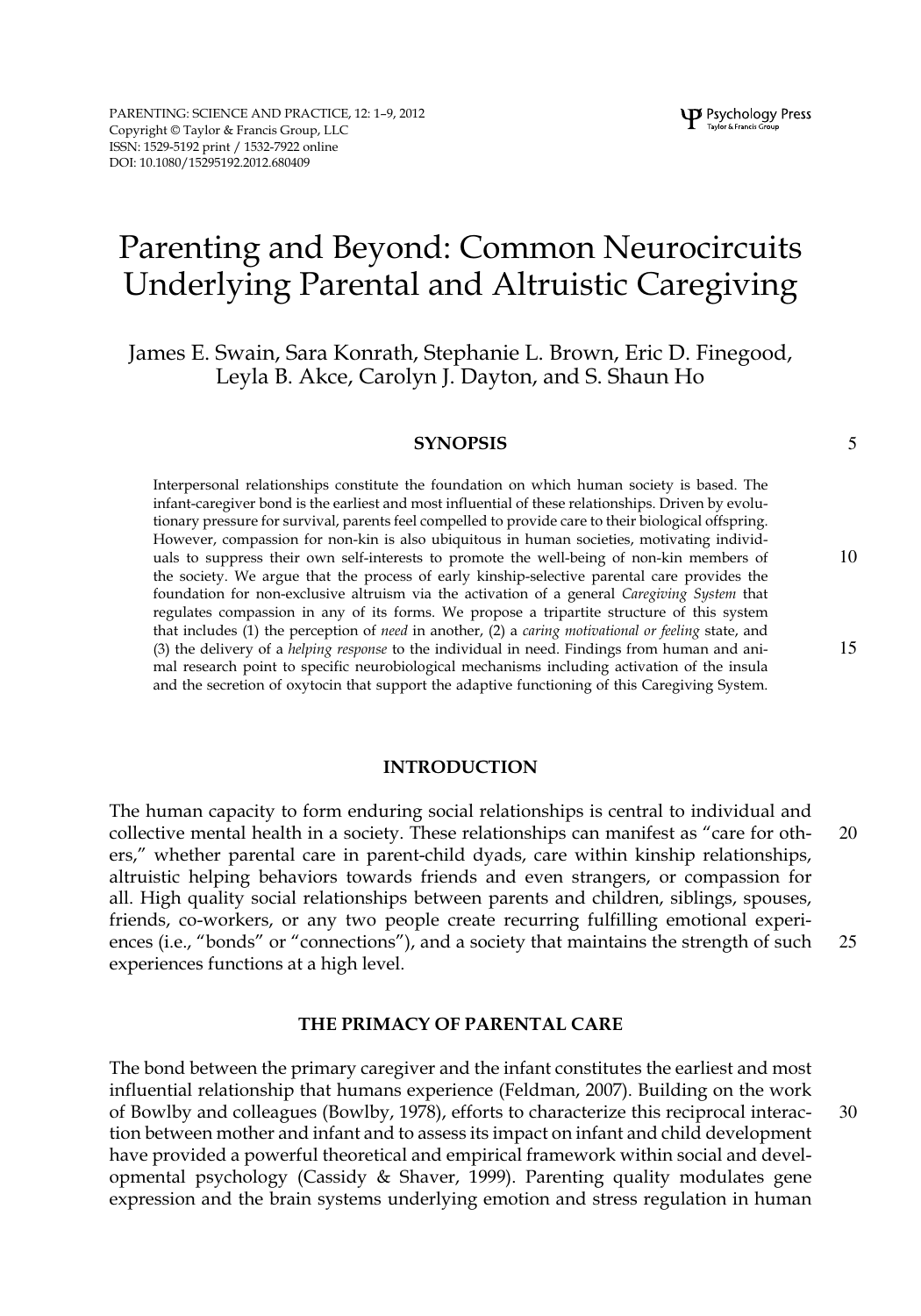children (McGowan et al., 2009). Better parenting can diminish anxiety and aggres- 35 sion (NICHD Early Care Research Network, 2006) and cultivate resilience after stress (Korosi & Baram, 2010). Thus, adults' disposition of caring for others may have roots in their own early-life experiences with primary caregivers such that people who experienced quality parenting as children may express stronger compassion and altruistic behaviors towards others. This connection between early life experience and later caring 40 is supported by the continuity of parent-infant attachment styles into adult relationships (Fraley, 2002). Debated at least since Darwinian times, it has been recently theorized that the origins of altruistic behaviors lie in the quality of parent-infant interactions across species (De Waal, 1996, 2009; Sober & Wilson, 1998).

## **FROM KIN TO NON–KIN TO GENERALIZED CARE AND GENEROSITY** 45

How can *kinship-selective* parental care (e.g., a mother brings home her baby from daycare everyday instead of an unrelated baby) be generalized to *kinship-non-selective* caregiving (e.g., a maternal care for an unrelated baby)? We argue that exclusive parenting is the ultimate foundation of non-exclusive altruism, via the proximate mechanisms of deep emotional bonds. This is also not a new idea: "Tender emotion and the protective 50 impulse are, no doubt, evoked more readily and intensely by one's own offspring *...* but the distress of any child will evoke this response to a very intense degree in those in whom the instinct is strong. *...* In a similar direct fashion the distress of any adult (towards whom we harbor no hostile sentiment) evokes the emotion" [McDougall, 1908], pp. 72–74). 55

Here, we refer to this deep sense of emotional connection as *compassion*, defined as "the feeling that arises in witnessing another's suffering and that motivates a subsequent desire to help" (Goetz, Keltner, & Simon-Thomas, 2010). We construe compassion as a psychological construct encompassing facets of empathy (social cognitive ability), loving kindness (caring feelings), and generosity (helping actions) toward others regardless 60 of kinship (Brown & Brown, 2006). Thus, compassion is a motivation that may suppress our own self-interest to promote the well-being of others. Compassion is subserved by a general *Caregiving System* (Brown, Brown, & Preston, 2011), that operates in both parental and altruistic caregiving and makes genuine non-exclusive altruism possible.

In this article, we describe potential neurobiological and hormonal mechanisms of 65 this general *Caregiving System* in humans. We review a subset of the human neuroimaging literature elucidating functional and structural neurobiological and hormonal mechanisms underlying parental and altruistic care. Namely, we highlight the functional brain region of the insula and the neurohormone oxytocin as key components of both specific parenting *and* general caregiving systems. We also discuss how parenting and 70 compassion may be mutually cultivated through practice.

## **NEUROBIOLOGICAL MECHANISMS OF PARENTAL CAREGIVING**

Classical lesion studies in rodent model systems (rats, mice, and voles) have implicated the medial pre-optic area (MPOA) of the hypothalamus, the ventral part of the bed nucleus of the stria terminalis (BNST), and the lateral septum (LS) as regions  $75$  Q1 pivotal for regulation of pup-directed maternal behavior via a limited number of key genes and hormones, such as estrogen, prolactin and oxytocin. Importantly,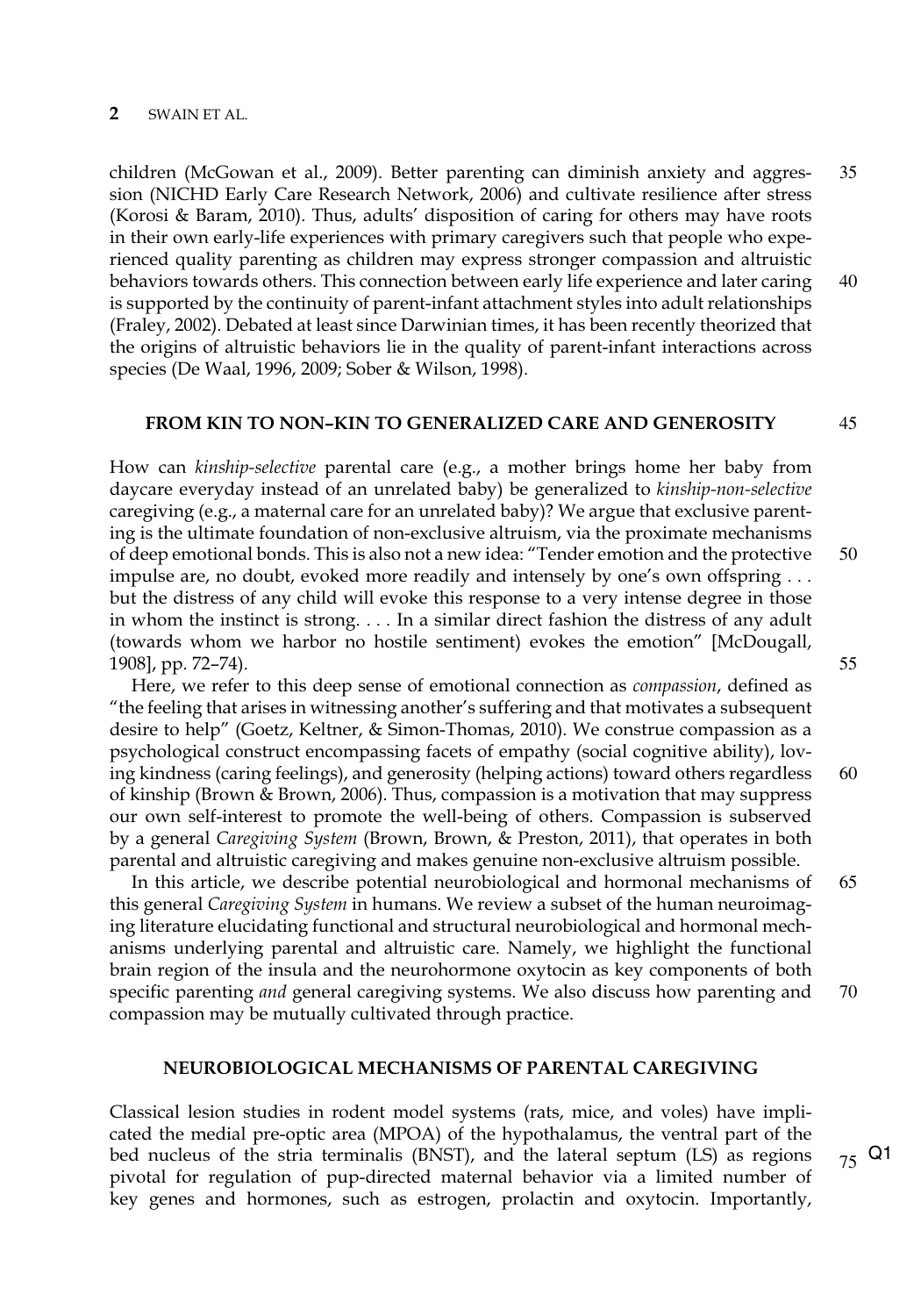maternal responsiveness necessarily includes hypothalamic control of both approaching distressed offspring *and* inhibiting competing stress responses that would interfere with providing help (Numan, 2006). *Approach motivation* is increased via the nucleus 80 accumbens-ventral pallidum circuit, and *avoidance motivation* is reduced by interrupting threat signals transmitted from the amygdala to the periaqueductal grey (PAG). The possibility that maternal behavior depends on the simultaneous regulation of avoidance and approach motivation raises intriguing questions about possible health implications of maternal caregiving because both motivations are intimately tied to the regulation of 85 the sympathetic stress response system (Brown et al., 2011).

Maternal licking and grooming behavior in the days following birth serves to contribute to the pups' level of stress response in hypothalamic-pituitary-adrenal axis, which in turn can affect subsequent maternal behavior of the offspring by means of altering their stress reactivity and emotionality (Jensen & Champagne, 2012). There is 90 also growing evidence that, at least in part, early-life programming of young affects their later adult parenting behavior through altered expression of genes, as with the estrogen receptor alpha gene in an animal model (Champagne et al., 2006), and in development of brain circuitry that is directly implicated in the regulation of maternal behavior in humans (Kim, Leckman, Mayes, Newman, et al., 2010). Although we 95 do not know whether the epigenetic activation of maternally related genes is transmitted across multiple generations of female offspring, the intergenerational cycle of parenting style, behavior, and related physiology clearly repeats itself across multiple generations (Champagne, 2010; Gonzalez, Lovic, Ward, Wainwright, & Fleming, 2001; Kaffman & Meaney, 2007; Veenema, 2009). Importantly, early adversity effects on the 100 HPA stress system and its intergenerational transmission can be reversed or contribute Q2 to resiliency with environmental alterations (Beery & Francis, 2011). It remains to be studied, whether a similar reversal can occur with respect to the effects of early adversity and later enrichment or targeted parenting psychotherapeutic interventions on the maternal system. 105

In humans, homologous neurocircuits to those that regulate rodent parenting behaviors are being described using safe structural and functional magnetic resonance neuroimaging (MRI) techniques. MRI techniques combine non-invasive magnetic fields and radiofrequency signals to determine the properties of brain tissue. For functional studies, infant auditory and visual stimuli events are used to elicit blood-oxygen-dependent 110 signals that relate to brain activity with millimeter resolution. An important caveat throughout the interpretation of fMRI studies, however, is that that the resultant measurements represent integrations of brain activity and relate blood flow changes that require several seconds to develop. On one hand, short events may capture briefly held mental states, but miss sustained emotion; on the other hand, longer events may capture 115 more complex brain responses, but also average them out making subtle phenomena more difficult to separate from the noise.

Lorberbaum and colleagues (2002) were the first group to study brain activity in Q3 mothers while they listened to other-baby cries, highlighting the importance of a thalamocingulate circuit for emotion response and regulation in mammals. Since then, 120 researchers have confirmed the importance in humans of a broad array of brain regions for response to own-infant stimuli and which relate to parenting thoughts and behaviors, including parts of the amygdala (alarm), striatum*/*nucleus accumbens (NA; Q4 motivation and reward), and cingulate (decision-making). In humans, cortical regions that have not been highlighted so much in the rodent literature have also been described, 125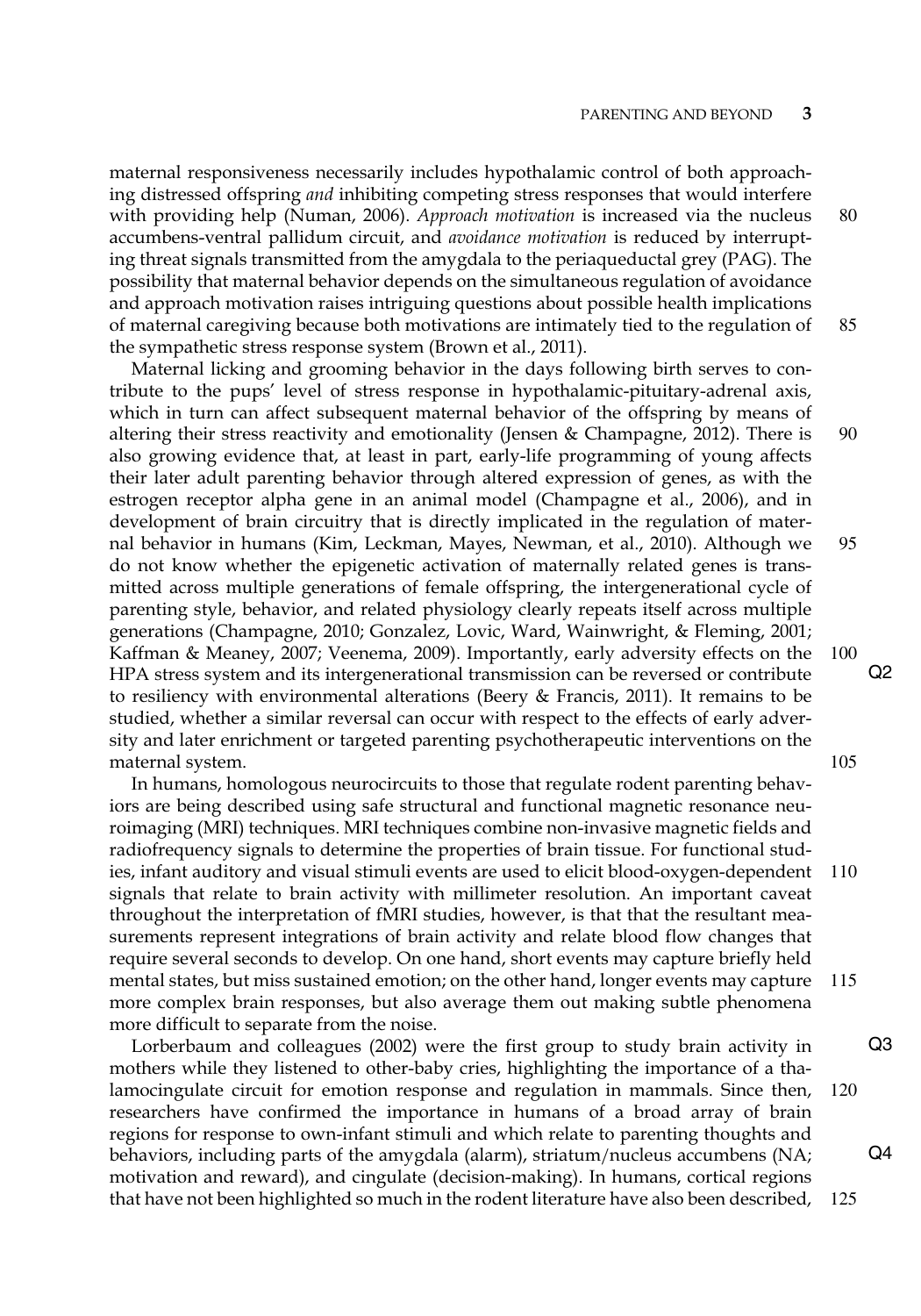### **4** SWAIN ET AL.

including the inferior frontal gyrus (IFG), orbitofrontal cortex (OFC), insula, PAG and dorsomedial prefrontal cortex (dmPFC), that regulate complex social-cognitive functions that are selectively engaged when the maternal brain responds to infant stimuli (cries or pictures). (For reviews, see Barrett & Fleming, 2011; Swain, 2010, 2011.)

## **PARENTAL BRAIN IMAGING RESPONSES AND STRUCTURAL PLASTICITY** 130

Recent human neuroimaging studies have demonstrated the functional significance of many of the parental caregiving-related brain circuits mentioned above, with increasing emphasis on cortical areas. Conceptualizing empathy as a key aspect of parenting, Lenzi and colleagues (Lenzi et al., 2009) scanned mothers while observing and imitating faces of their own child and found that mothers responded to emotional expressions of their 135 child with activations in the insula and other cortical regions involved in motor imitation (mirror neuron system), in addition to the amygdala. Moreover, right anterior insular activation was correlated positively with levels of maternal empathy assessed with independent validated interviews. It is interesting to speculate as to whether babies' brains are also mirroring parents' brains with activations relating to long term consequences 140 and in accord with animal models above.

Direct studies of baby brain structure and function in response to parenting cues have not been done; however, a pioneering neuroimaging study of mothers showed how perceived maternal care (a proxy for the animal models' licking and grooming behaviors) affects both brain structures and functional response to own-baby cries (Kim, Leckman, 145 Mayes, Newman et al., 2010). In this study, mothers who reported higher maternal care in their own childhood showed higher gray matter density, proportional to the number of neurons, in a range of higher cortical areas and executive function areas, including the insula, superior and middle frontal gyri, orbital gyrus, superior temporal gyrus and fusiform gyrus. There were also increased functional responses in a number of frontal 150 brain regions and the insula in response to own-baby cries.

Strikingly, besides the effects of mothers' own early-life experiences, the transition to parenthood also involves a degree of maternal brain plasticity around the time of childbirth. In the first prospective longitudinal study of gray matter changes over the first few months of parenthood, there were increases in gray matter volume of the 155 insula, prefrontal cortex, parietal lobes, and midbrain areas between 2–4 weeks and 3–4 months postpartum (Kim, Leckman, Mayes, Feldman et al., 2010). Furthermore, increased gray matter volume in the midbrain (including the hypothalamus, substantia nigra, and amygdala) was associated with maternal positive perceptions of her baby. Because the hypothalamus contains neurons responsible for oxytocin secretion, the 160 increased hypothalamus volume may result from potentially bolstered oxytocin neurons, which may lead to increased positive maternal feelings towards infants. Direct evidence for the involvement of oxytocinergic cell involvement is lacking, but these results at least suggest that the first months of motherhood in humans are accompanied by hypothalamic-fortifying structural plasticity that may potentiate positive feelings 165 toward babies.

#### **THE IMPORTANCE OF OXYTOCIN IN PARENTING**

Among the factors that may account for variations in parent-infant interactions is the neurohormone oxytocin (Feldman, Gordon, Schneiderman, Weisman, &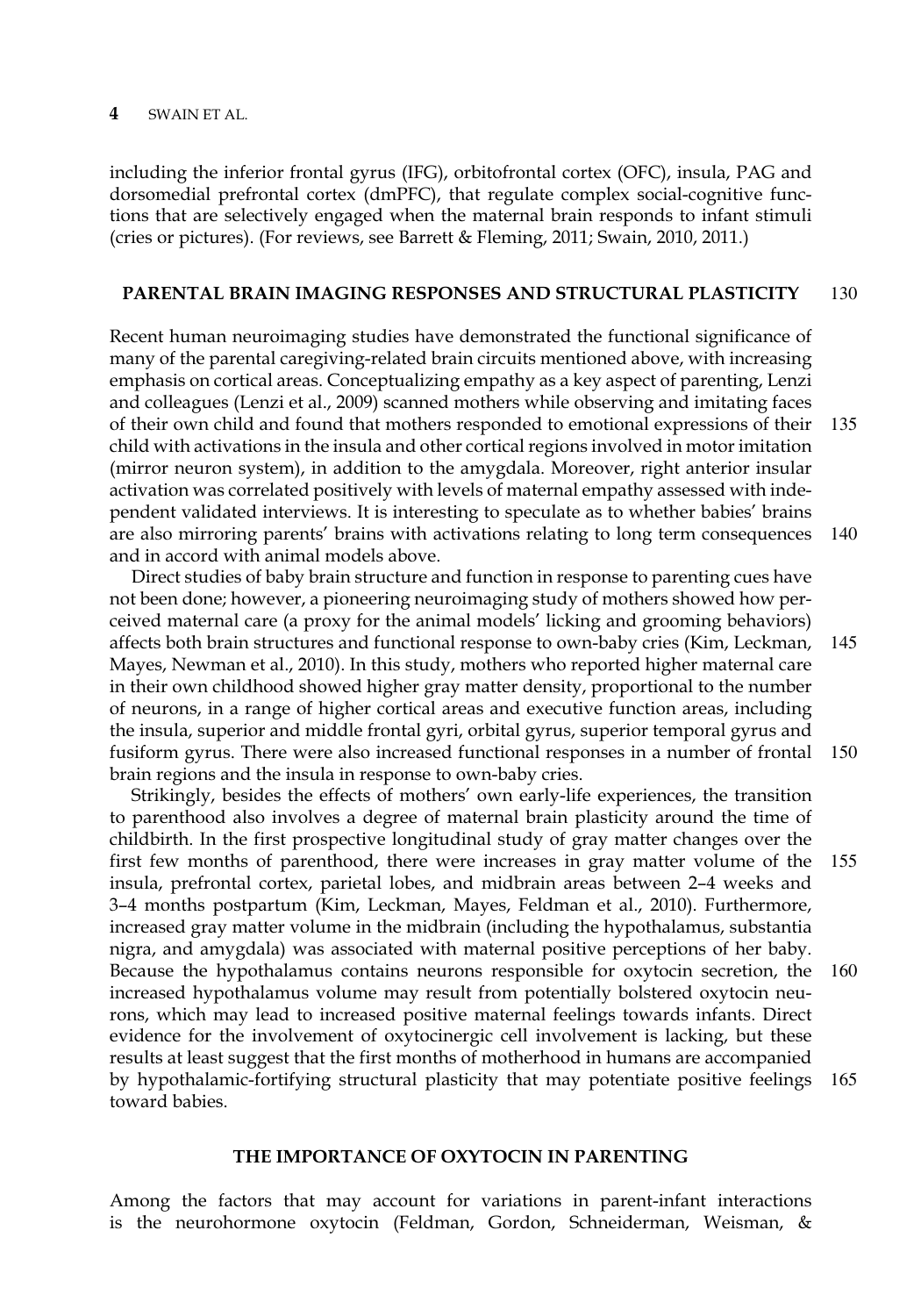Zagoory-Sharon, 2010). One aspect of motherhood is the mode of delivery, such 170 that vaginal (VD) versus caesarean deliveries (CD) is associated with higher oxytocin (Marchini, Lagercrantz, Winberg, & Uvnas-Moberg, 1988). Consistent with this, mothers with VD vs. CD show greater brain responses to baby-cries in the insula, striatum, and anterior cingulate cortex (Swain et al., 2008). Regardless of delivery type, mothers show higher oxytocin levels during breastfeeding (Nissen et al., 1996). In accord, breastfeeding  $175$  Q5 versus formula-feeding mothers show greater brain responses to their own infant's cry in insula, striatum, amygdala, and superior frontal gyrus (Kim et al., 2011). Although other hormones may be involved, serum oxytocin has been directly related to brain responses to baby pictures of different emotions in emotion regulation areas (cingulate), reward regions (striatum) and hormone-control regions (hypothalamus) (Strathearn, 180 Fonagy, Amico, & Montague, 2009; Strathearn, Li, Fonagy, & Montague, 2008).

In addition, women administered intranasal oxytocin showed increased neural responses to unrelated baby cries in the inferior frontal gyrus and insula compared to women in the placebo group. Evidently, a causal relation between oxytocin and women's brain responses was demonstrated with two groups in a randomized con- 185 trol trial (Riem et al., 2011). These regions are linked with empathy and mother-infant bonding. Oxytocin administration also led to decreased neural responses in the right amygdala, which is linked to anxiety and aversion. This study shows that oxytocin may modulate maternal behaviors by *enhancing positive motivation* by sensitizing care-related insula activity, and by *reducing negative motivation* by desensitizing anxiety-related 190 amygdala responses as infant pictures themselves has been shown to do to mother brains (Bartels & Zeki, 2004). This is also consistent with administration of oxytocin increasing parental behaviors (Naber, van IJzendoorn, Deschamps, van Engeland, & Bakermans-Kranenburg, 2010).

## **NEUROBIOLOGICAL MECHANISMS OF NON-KIN CAREGIVING** 195

Human neuroimaging research has also advanced our understanding of neural mechanisms underlying pro-social altruistic behaviors suggesting the key importance of a limited group of brain regions that overlap with those important for parenting. For example, hypothesizing that altruistic motivation is driven by empathy and affected by perceived group membership, Hein and colleagues (Hein, Silani, Preuschoff, Batson, & 200 Singer, 2010) scanned participants as they witnessed an in-group or out-group partner (a fan of the same or different soccer team) experiencing painful stimuli (electric shocks). Participants could help their partner by receiving half of their partner's shocks (a costly option), watch a soccer video, or watch their partner receive pain. The neural responses in the anterior insula while witnessing another in-group member in pain strongly pre- 205 dicted later helping behavior. Additionally, the anterior insula was the only region that correlated positively with both helping behavior and a separate measure of empathic concern. These results display how the willingness to engage in costly altruistic behavior may critically depend on the insula.

A related fMRI study investigated neural correlates of charitable donations (Hare, 210 Camerer, Knoepfle, & Rangel, 2010). In half of the trials, participants were given the option to donate \$0–\$100 of their own study compensation to numerous charities. In the other half, participants were forced to donate a certain amount to a charity. At the conclusion of the study, one charity would be chosen at random and the money would actually be donated (either forcibly or willingly). The researchers found that three 215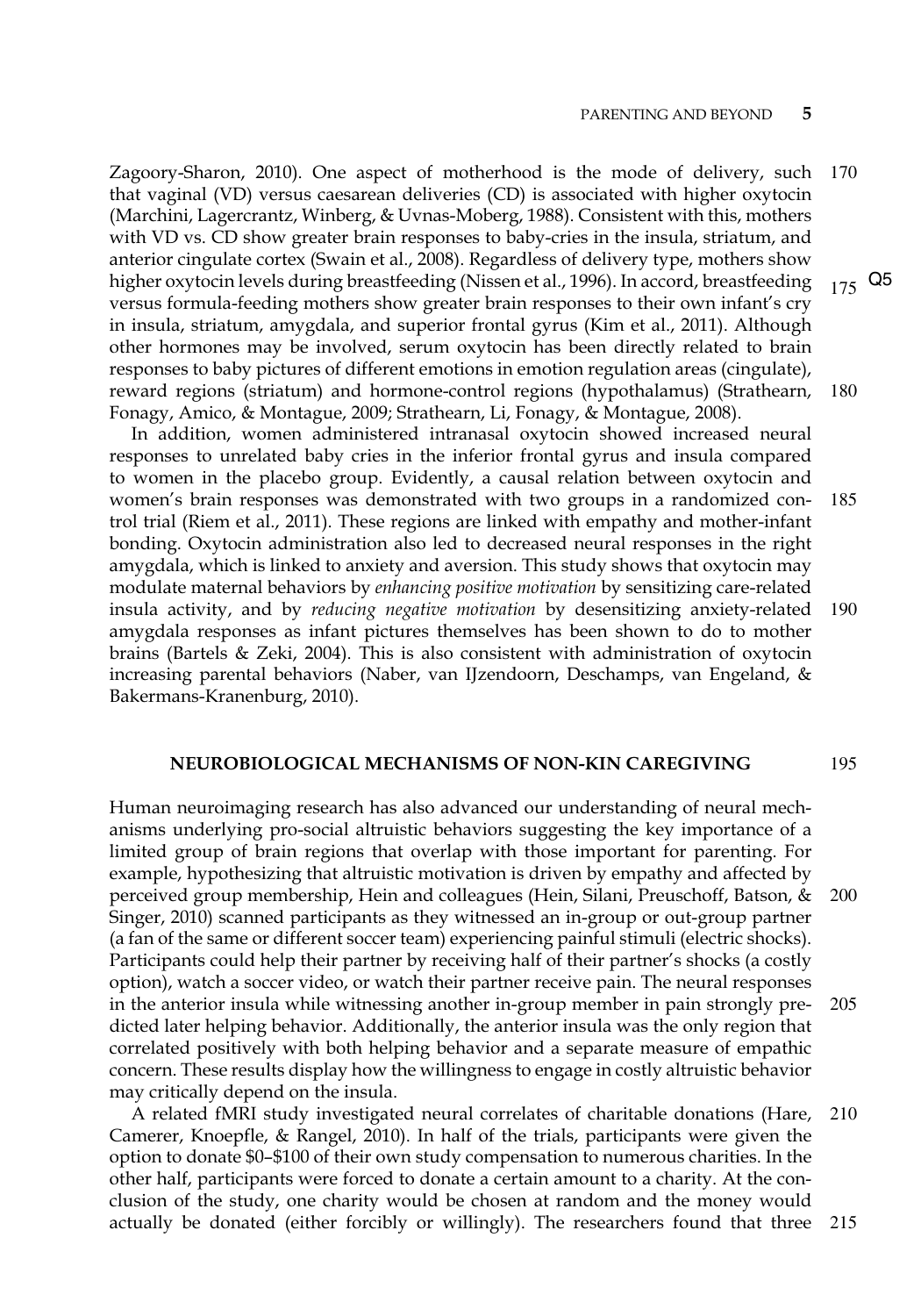key brain areas were implicated in donation behaviors: the ventral medial prefrontal cortex (vmPFC), the bilateral anterior insula, and the posterior superior temporal cortex (pSTC). Activation and interaction between these regions modulated the actual Q6 charitable donations made by participants.

The insula is also related to feelings of loving-kindness as shown in brain imaging 220 of meditation practices (Lutz, Brefczynski-Lewis, Johnstone, & Davidson, 2008). Longterm compassion-based meditators vs. novice meditators, while they were engaged in an experimental state of loving-kindness meditation, showed greater activation in the insula and areas of the somatosensory cortex in response to emotional stimuli. Furthermore, insular activation during meditation correlated positively with self- 225 reported meditation intensity. These findings underline the key role of the insula in maintaining the capacity for empathic concern, a quality necessary in both successful parental and non-kin caring.

Along similar lines, studies on brain structural plasticity have found that long-term compassion-based mindfulness meditation, which includes compassion-based exer- 230 cises, increased cortical thickness and gray matter volume of the anterior insula in long-term practitioners of mindfulness meditation versus matched controls (Holzel et al., 2008; Lazar et al., 2005). These human brain imaging studies demonstrate an effect of meditation on structural plasticity in the key brain region underlying compassion which parallels changes in structural plasticity that occur in new mothers. 235

Finally, a link between the insula and oxytocin was also found in empathy as an aspect of compassion. Pincus and colleagues (Pincus et al., 2010) manipulated intranasal oxytocin in depressed patients and matched controls while they underwent an emotional mental attribution task. They found an increased neural activation in insula and cingulate in depressed patients during the emotional mental attribution. This study 240 shows that oxytocin might reverse a possible impairment of emotional empathy in the depressed patients.

## **SUMMARY AND FUTURE DIRECTIONS**

In many ways our understanding of the neurobiology of human parental and altruistic caregiving is in its infancy. However, there may be enough pieces of the puzzle 245 at this time to see an emerging picture. Across the studies reviewed above, the insula and oxytocin emerge as prominent anatomical and hormonal mechanisms, respectively, underlying both parenting and non-kin caring. Hence, it is suggested that the insula and oxytocin are key players in a general *Caregiving System* (Brown, Brown, & Preston, in press), which may regulate compassion in any of its forms (Frost, 2003; Goetz et al.,  $_{250}$  Q7 2010). This system can be formulated as having a tripartite structure starting with (1) perception of an individual's *need* for assistance, which can elicit (2) a *caring motivational or feeling* state, and consequently (3) *helping responses* to the individual in need are made—for the child in the instance of parenting in response to baby-cry (Swain, 2010; Swain, Kim, & Ho, 2011; Swain et al., 2012). 255

Advances in technology in terms of brain imaging and hormone assays may help us to understand the ways that the human brain has evolved to motivate and regulate caring motivations. This information may help to create an infrastructure for understanding how human prosocial tendencies are represented in the brain with implications for optimizing resilience, mood, and mental and physical health. 260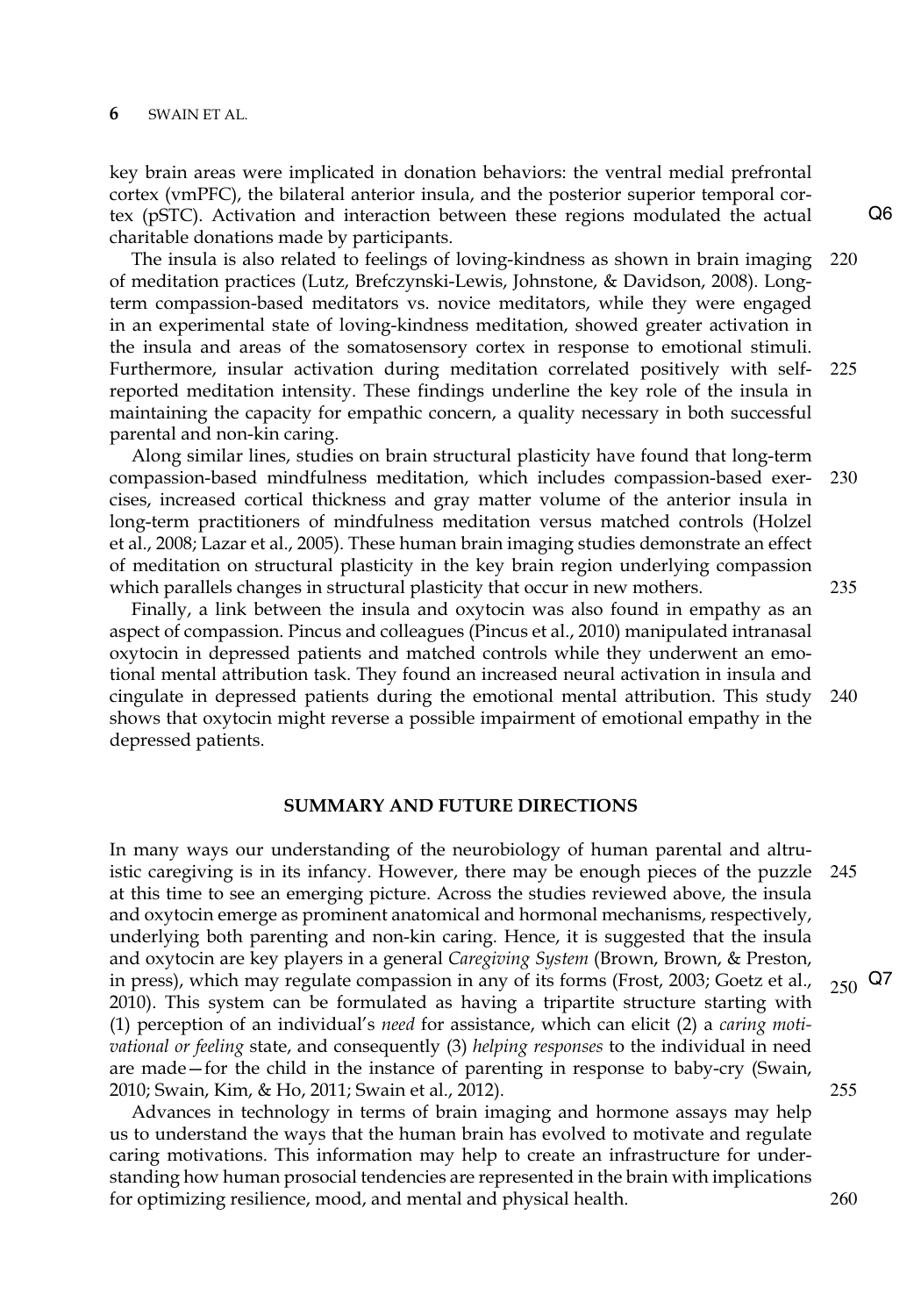As yet, our studies have not addressed the complexities of how parenting style variations may be reflected in variations in brain activation patterns. There is no one way to be a parent, and we predict that mothers who communicate primarily by talking and facial and eye-movements face-to-face with an infant may show a different pattern from those whose primary mode of interaction involves primarily carrying, somatosensory, 265 or vestibular adjustments—behaviors that may also vary with cultural input. Hence, we imagine that there are not only differences among mothers in their motivation to mother and their caregiving feelings, as described above; there may also be variations in the elaborate brain patterns associated with the quality and intensity of parenting exhibited, and these brain patterns may well vary across cultures, across parity, and across differ- 270 ent infants within a family. Such differences in brain patterns will need to be addressed in addition to unifying caring circuits that may be critical to "good-enough" parenting (Winnicott, 1960).

In practice, several parenting interventions have already employed methods that can cultivate compassion. For example, *Circle of Security* provides a program model for 275 working with parents of toddlers to enhance reflective functioning on themes of attachment, which is relevant for compassionate parenting during preschool ages (Hoffman, 2006; Marvin, Cooper, Hoffman, & Powell, 2000). Several other mindfulness-based parenting programs aim to develop the qualities of listening with full attention when interacting with their children, cultivating emotional awareness and self-regulation in 280 parenting, and bringing compassion and nonjudgmental acceptance to their parenting interactions (Duncan, Coatsworth, & Greenberg, 2009). It would be interesting to investigate how interventions like these modulate the insula and connected brain circuits as well as oxytocin and related endocrine systems to promote caring. Such research may increase adults' and children's well-being and collectively our society's capacity to be 285 more compassionate and tolerant.

## **AFFILIATIONS AND ADDRESSES**

James E. Swain, Department of Psychiatry, University of Michigan, Rachel Upjohn Building, 4250 Plymouth Road, Ann Arbor, Michigan 48109-2700 USA. E-mail: jamesswa@med.umich.edu. Sara Konrath, Stephanie L. Brown, Eric D. Finegood, Leyla 290 B. Akce, Carolyn J. Dayton, and S. Shaun Ho are also at the University of Michigan.

## **ACKNOWLEDGEMENTS**

Dr. Swain is supported by grants the National Alliance of Research on Schizophrenia and Depression (narsad.og), the Klingenstein Third Generation Foundation (ktgf.org), NIH*/*NIMHD IRC2MD004767-01, and the Michigan Institute for Clinical Health 295 Research UL1RR024986 (JES).

#### **REFERENCES**

Bartels, A., & Zeki, S. (2004). The neural correlates of maternal and romantic love. *Neuroimage*, *21*(3), 1155–1166. 300

Barrett, J., & Fleming, A. S. (2011). Annual Research Review: All mothers are not created equal: Neural and psychobiological perspectives on mothering and the importance of individual differences. *Journal of Child Psychology and Psychiatry*, *52*, 368–397.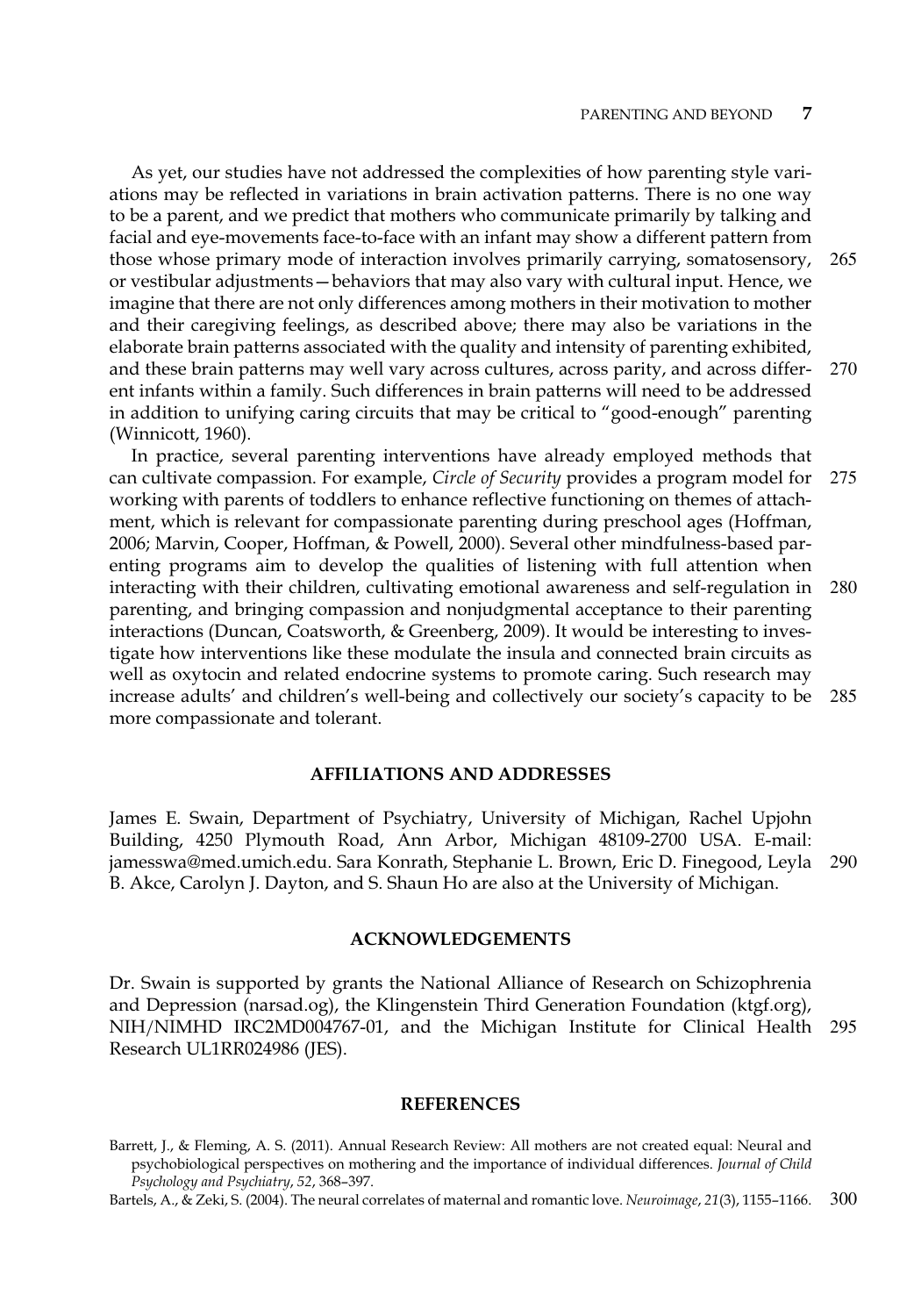#### **8** SWAIN ET AL.

Beery, A. K., & Francis, D. D. (2011). Adaptive significance of natural variations in maternal care in rats: A translational perspective. *Neuroscience Biobehavioral Reviews*, *35*(7), 1552–1561.

Bowlby, J. (1978). Attachment theory and its therapeutic implications. *Adolescent Psychiatry*, *6*, 5–33.

- Brown, S. L., & Brown, R. M. (2006). Selective investment theory: Recasting the functional significance of close relationships. *Psychological Inquiry*, *17*, 1–29. 305
- Brown, S. L., Brown, R. M., & Preston, S. (2011). A model of human caregiving motivation. In S. L. Brown, R. M. Brown, & L. Penner (Eds.), *Moving Beyond Self Interest: Perspectives from Evolutionary Biology, Neuroscience, and the Social Sciences*. New York: Oxford University Press.
- Cassidy, J., & Shaver, P. R. (1999). *Handbook of Attachment*: Guilford Press.
- Champagne, F. A. (2010). Epigenetic influence of social experiences across the lifespan. *Developmental* 310 *Psychobiology*, *52*(4), 299–311.
- Champagne, F. A., Weaver, I. C., Diorio, J., Dymov, S., Szyf, M., & Meaney, M. J. (2006). Maternal care associated with methylation of the estrogen receptor-alpha1b promoter and estrogen receptor-alpha expression in the medial preoptic area of female offspring. *Endocrinology*, *147*(6), 2909–2915.
- De Waal, F. (1996). *Good natured: The origins of right and wrong in humans and other animals*. Canbridge: Harvard 315 Univesity Press.
- De Waal, F. (2009). *The Age of Empathy: Nature's Lessons for a Kinder Society*. New York: Three Rivers Press*/*Random House.
- Duncan, L. G., Coatsworth, J. D., & Greenberg, M. T. (2009). A model of mindful parenting: implications for parent-child relationships and prevention research. *Clinical Child and Family Psychology Reviews*, *12*(3), 320 255–270.
- Feldman, R. (2007). Parent-infant synchrony and the construction of shared timing; physiological precursors, developmental outcomes, and risk conditions. *Journal of Child Psychology and Psychiatry*, *48*(3–4), 329–354.
- Feldman, R., Gordon, I., Schneiderman, I., Weisman, O., & Zagoory-Sharon, O. (2010). Natural variations in maternal and paternal care are associated with systematic changes in oxytocin following parent-infant 325 contact. *Psychoneuroendocrinology*. Q8
- Fraley, R. C. (2002). Attachment stability from infancy to adulthood: Meta-analysis and dynamic modeling of developmental mechanisms. *Personality and Social Psychology Review*, *6*(2), 123–151.
- Frost, P. J. (2003). *Toxic Emotions as Work: How Compassionate Managers Handle Pain and Conflict*. Boston, MA: Harvard Business School Press. 330
- Goetz, J. L., Keltner, D., & Simon-Thomas, E. (2010). Compassion: An evolutionary analysis and empirical review. *Psychological Bulletin*, *136*(3), 351–374.
- Gonzalez, A., Lovic, V., Ward, G. R., Wainwright, P. E., & Fleming, A. S. (2001). Intergenerational effects of complete maternal deprivation and replacement stimulation on maternal behavior and emotionality in female rats. *Developmental Psychobiology*, *38*(1), 11–32. 335
- Hare, T. A., Camerer, C. F., Knoepfle, D. T., & Rangel, A. (2010). Value computations in ventral medial prefrontal cortex during charitable decision making incorporate input from regions involved in social cognition. *Journal of Neuroscience*, *30*(2), 583–590.
- Hein, G., Silani, G., Preuschoff, K., Batson, C. D., & Singer, T. (2010). Neural responses to ingroup and outgroup members' suffering predict individual differences in costly helping. *Neuron*, *68*(1), 149–160. 340
- Hoffman, K. T. (2006). Changing toddlers' and preschoolers' attachment classifications: The circle of security intervention. *Journal of Consulting and Clinical Psychology*, *74*(6), 1017-10260022-10260020. Q9
- Holzel, B. K., Ott, U., Gard, T., Hempel, H., Weygandt, M., Morgen, K., et al. (2008). Investigation of mindfulness meditation practitioners with voxel-based morphometry. *Social Cognitive and Affective Neuroscience*, *3*(1), 55–61. 345
- Jensen, C. L., & Champagne, F. (2012). Epigenetic and neurodevelopmental perspectives on variation in parenting behavior. *Parenting: Science & Practice*, *12*, xx–xx. **Q10 Q10**
- Kaffman, A., & Meaney, M. J. (2007). Neurodevelopmental sequelae of postnatal maternal care in rodents: Clinical and research implications of molecular insights. *Journal of Child Psychology and Psychiatry*, *48*(3–4), 224–244. 350
- Kim, P., Feldman, R., Mayes, L. C., Eicher, V., Thompson, N., Leckman, J. F., et al. (2011). Breastfeeding, brain activation to own infant cry, and maternal sensitivity. *Journal of Child Psychology and Psychiatry*, *52*(8), 907–915.
- Kim, P., Leckman, J. F., Mayes, L. C., Feldman, R., Wang, X., & Swain, J. E. (2010). The plasticity of human maternal brain: Longitudinal changes in brain anatomy during the early postpartum period. *Behavioral* 355 *Neuroscience*, *124*(5), 695–700.